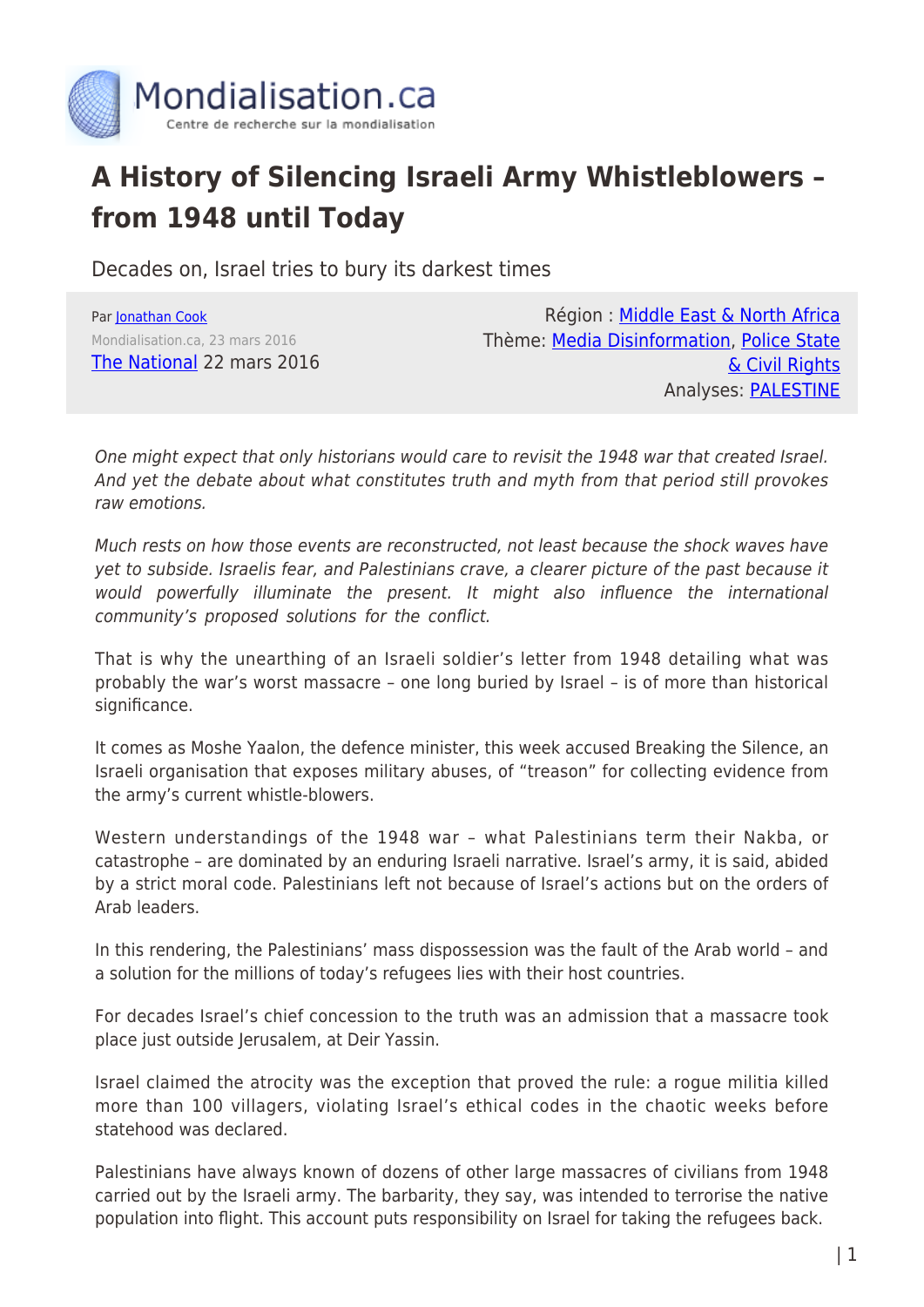But history is written by the victor.

In recent decades a few brave Israeli scholars have chipped away at the official facade. In the late 1990s a Haifa University student collected testimonies from former soldiers confirming that over 200 Palestinians had been massacred at Tantura, south of Haifa. After the findings were made public, he was pilloried and stripped of his degree.

A decade ago, the historian Ilan Pappe wrote a groundbreaking book, The Ethnic Cleansing of Palestine, arguing that massacres like the one at Tantura were exploited to drive out Palestinians. He and others noted the suggestive titles of military operations such as "Broom" and soldiers' orders to "clean" areas.

Pappe now lives in academic exile in the UK.

The biggest obstacle to shifting Israeli and western perceptions of 1948 has been the lack of a clear paper trail connecting the political leadership to the massacres. Israel locked away bundles of documentation precisely not to jeopardise the official narrative.

But things are changing slowly.

Last year a key deception was punctured: that Israel urged many of the war's 750,000 Palestinian refugees to return. In a letter to Haifa's leaders shortly after the city's Palestinians were expelled, David Ben Gurion, Israel's first prime minister, demanded that any return be barred.

Now another letter, located by Israeli historian Yair Auron and published last week for the first time in English by the Haaretz newspaper, trashes the idea of an ethical Israel army.

Written by Shabtai Kaplan, a soldier and journalist, the letter confirms long-held suspicions of a massacre – one that dwarfs Deir Yassin – at Dawaymeh, near Hebron. Soldiers executed hundreds of men, women and children who offered no resistance.

The massacre, near the end of the war, was carried out by elite troops under the command of Yitzhak Sadeh. He developed the Israeli army's famous doctrine of "purity of arms".

Kaplan argues that the Dawaymeh massacre was part of "a system of expulsion and destruction", with a clear goal: "The fewer Arabs who remain, the better."

Kaplan's letter was consigned to the vaults, as were so many other documents from 1948 that officials considered too damaging.

Nearly seven decades later, in an age of 24-hour news and social media, Israel is still desperately trying to conceal its darkest episodes by bullying the army's current whistleblowers.

Last week Benjamin Netanyahu's government launched an investigation into Breaking the Silence. On Sunday Netanyau called the collection of soldiers' testimonies "intolerable", indicating that he may try to ban the group.

It is hard not to see parallels between the cover-ups of 1948 and those of today. Breaking the Silence's disclosures, especially those relating to Israel's series of attacks on Gaza, each of which has left hundreds of civilians dead, similarly give the lie to the army's continuing